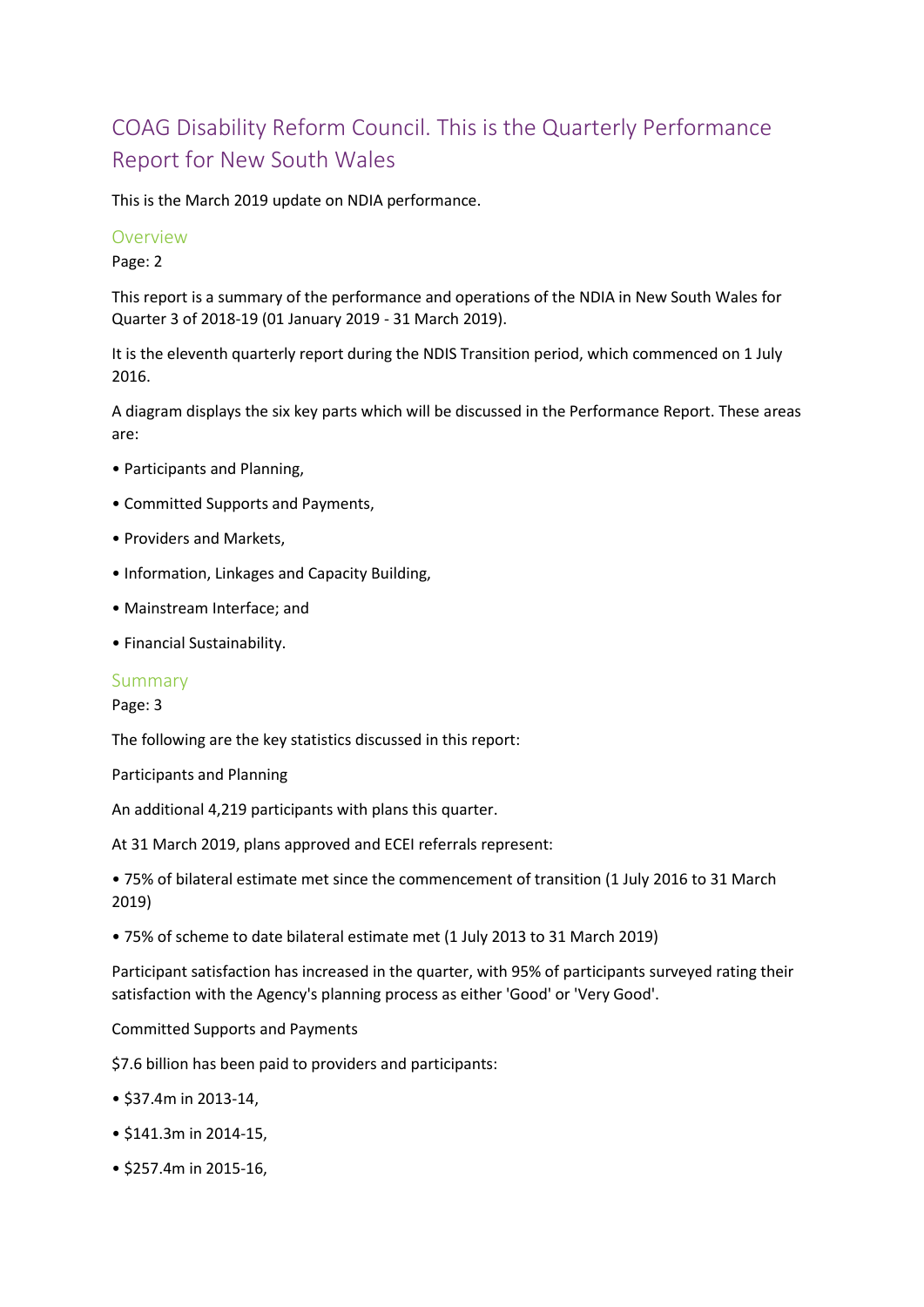- \$1,215.1m in 2016-17,
- \$3,082.4m in 2017-18,
- \$2,903.6m in 2018-19 to date.

Overall,

- 74% of committed supports were utilised in 2013-14,
- 77% in 2014-15,
- 74% in 2015-16,
- 68% in 2016-17,
- 72% in 2017-18.

The 2018-19 experience is still emerging.

The lower proportion of utilisation in 2016-17 and 2017-18 reflects the increased amount of participants who received their first plans in these years. Participants tend to utilise less of their first plan, compared with their second and subsequent plans, as it takes time to familiarise with the NDIS and decide which supports to use.

Providers and Markets

There were 8,716 registered providers at 31 March 2019.

61% of registered providers were active at 31 March 2019.

44% of registered providers are individuals/sole traders.

25% of registered providers are receiving 85-95% of payments made by the NDIA.

Note: The new NDIS Quality and safeguards Commission (NQSC) has been established to regulate providers in NSW and SA from 1 July 2018.

Mainstream Interface

95% of active participants with a plan approved in 2018-19 Q3 access mainstream services.

# PART 1: Participants and Planning

Page: 4

The NDIS in New South Wales continues to grow with 4,219 additional participants with approved plans this quarter.

In total, over 100,000 participants have now been supported by the NDIS in New South Wales, with 34% receiving support for the first time.

### Summary

Page: 5

The NDIS is fully operational and available in all areas of New South Wales.

The following are the key statistics on Participants and Planning: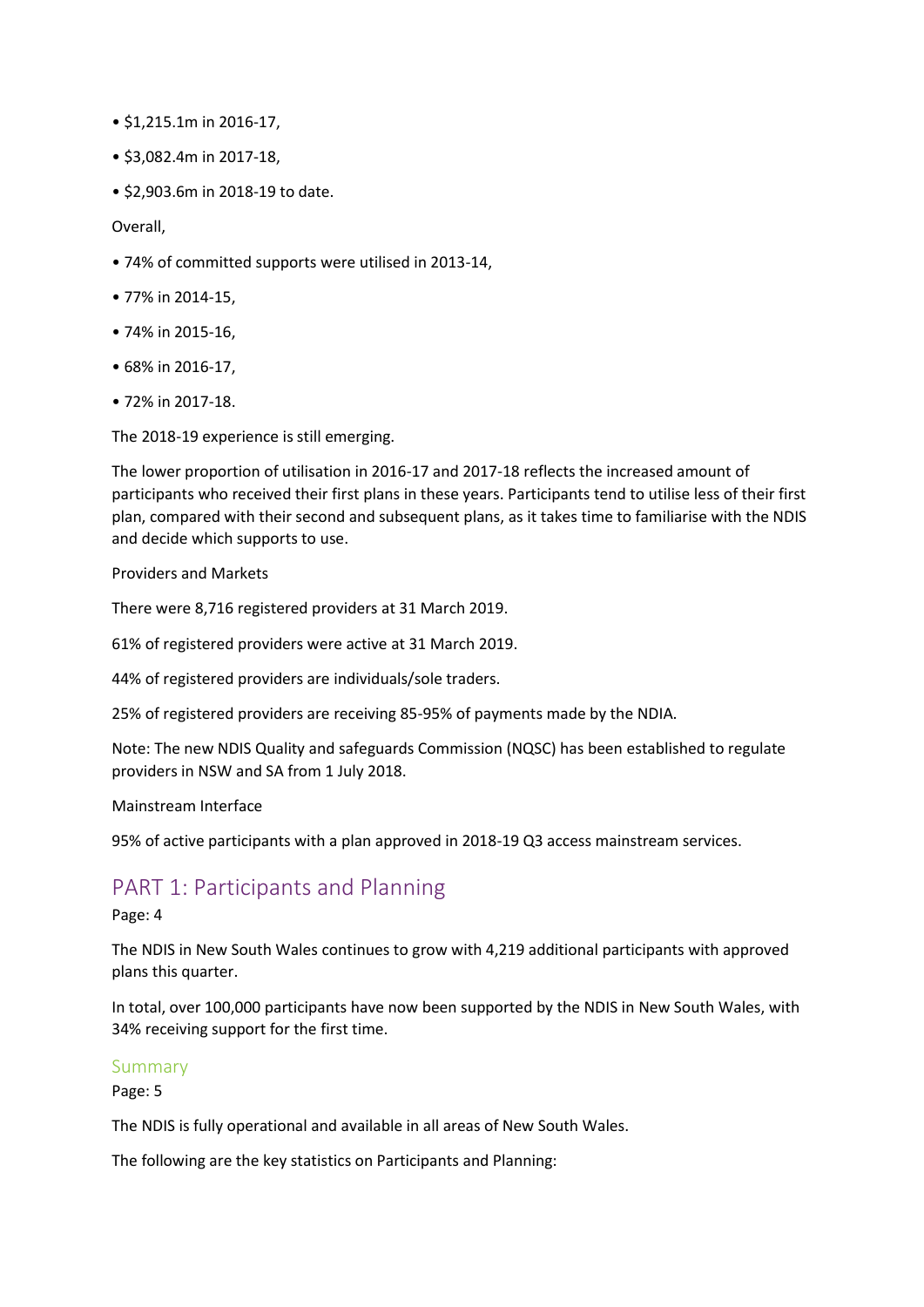101,963 participants are now being supported by the NDIS in New South Wales, including children in the ECEI program

4,219 initial plans approved in 2018-19 Q3, excluding children in the ECEI program (representing 4% growth since last quarter)

1,446 children are being supported in the ECEI program, with 479 additional referrals to the ECEI gateway confirmed in 2018-19 Q3

34,397 people are now receiving support for the first time

75% of bilateral estimate met since the commencement of transition (1 July 2016 to 31 March 2019)

75% of scheme to date bilateral estimate met (1 July 2013 to 31 March 2019)

# Quarterly Intake

Page: 6

There are three charts. The first chart displays the number of participants with access met (Eligible) by Participant Entry point. The second chart displays the number of participants with approved plans by Participant Entry Point. The third chart displays the number of participants with approved plans by Participant Pathway Type.

### 2018-19 Q3

Of the 3,303 participants deemed 'eligible' this quarter, 83% were 'New' participants (i.e. had not transitioned from an existing State/Territory or Commonwealth program).

Of the 4,219 plan approvals this quarter, 78% were 'New' participants (i.e. had not transitioned from an existing State/Territory or Commonwealth program), 61% entered with a permanent disability and 1,149 were previously confirmed as ECEI at 2018-19 Q2.

The diagram displays the following key statistics on quarterly intake:

4,870 access decisions

3,303 access met

4,219 plan approvals (excluding ECEI)

479 ECEI

Quarterly Intake Detail

Page: 7

A chart displays the change in plan approvals between the current and previous quarter.

Plan approval numbers have increased from 96,298 at the end of 2018-19 Q2 to 100,517 by the end of 2018-19 Q3, an increase of 4,219 approvals.

At the end of the quarter, 1,446 children are being supported in the ECEI gateway. Of these, 967 were previously confirmed as ECEI at 31 December 2018 and an additional 479 children entered the gateway this quarter.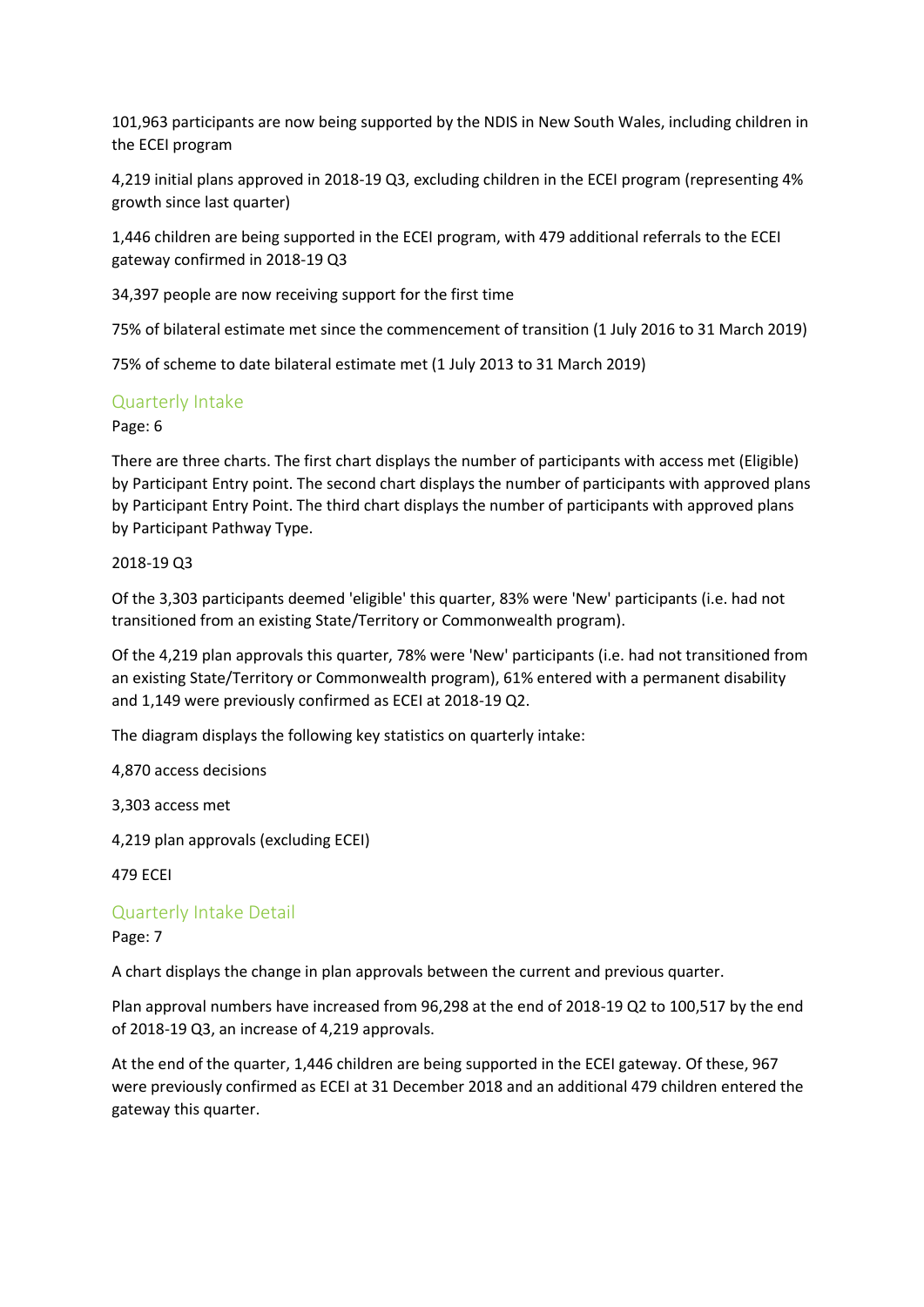Overall, 2,652 participants with approved plans have exited the Scheme, resulting in 99,311 active participants (including ECEI) as at 31 March 2019.

There were 22,536 plan reviews this quarter. This figure relates to all participants who have entered the scheme.

### Cumulative Position

Page: 8

There are two charts. The first chart displays the comparison between the cumulative plan approvals and the bilateral estimate per quarter. The second chart displays the number of plan approvals by participant referral pathway.

At the end of 2018-19 Q3, the cumulative total number of participants receiving support was 101,963 (including 1,446 children supported through the ECEI gateway). Of these, 54,567 transitioned from an existing State/Territory program, 11,553 transitioned from an existing Commonwealth program and 34,397 participants are now receiving support for the first time.

Overall, since 1 July 2013, there have been 125,708 people with access decisions.

Cumulative position reporting is inclusive of trial participants for the reported period and represents participants who have or have had an approved plan.

The following are the key statistics on the cumulative position:

75% bilateral estimate since the commencement of transition (1 July 2016 to March 2019)

75% of scheme to date bilateral estimate met (1 July 2013 to 31 March 2019)

100,517 plan approvals to date; 101,963 including ECEI confirmed

## Participant Profiles by Age Group

### Page: 9

There are two charts. The first chart displays the number of participants with an approved plan by age group for the current quarter. The second chart displays the percentage of participants with an approved plan by the participant's age group. This chart compares the current quarter against all prior quarters.

48% of participants entering in this quarter are aged 0 to 6 years. This compares with 12% in prior quarters.

This is driven by a relatively high proportion of 'new' participants entering this quarter compared to prior quarters.

Note: The age eligibility requirements for the NDIS are based on the age as at the access request date. Participants with their initial plan approved aged 65+ have turned 65 since their access request was received.

## Participant Profiles by Disability Group

Page: 10

There are two charts. The first chart displays the number of participants with an approved plan by disability group for the current quarter. The second chart displays the percentage of participants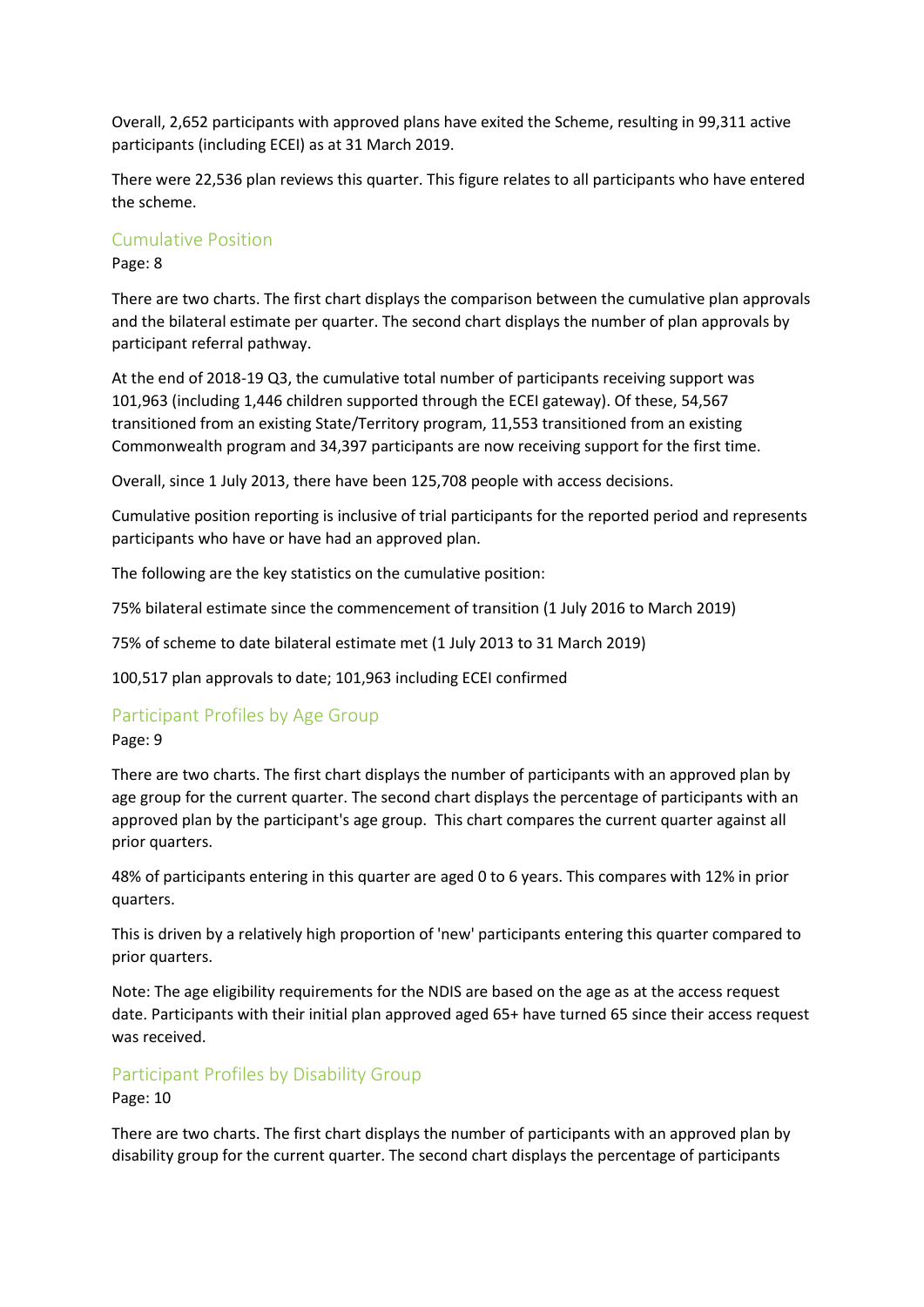with an approved plan by the participant's disability group. This chart compares the current quarter against all prior quarters.

Of the participants entering this quarter, 34% have a primary disability group of Autism and 13% have a primary disability group of Developmental Delay.

This reflects the large proportion of children aged 0 to 6 years that entered in March 2019.

Note 1: Of the 418 active participants identified as having an intellectual disability, 41 (10%) have Down syndrome.

Note 2: Since 2017-18 Q1 Developmental Delay and Global Developmental Delay have been reported separately to the Intellectual Disability group.

## Participant Profiles by Level of Function

Page: 11

A chart displays the percentage of participants with an approved plan by the participant's level of function. This chart compares the current quarter against all prior quarters.

For participants with a plan approval in the current quarter:

- 35% of active participants had a relatively high level of function
- 36% of active participants had a relatively moderate level of function
- 29% had a relatively low level of function

These relativities are within the NDIS participant population, and not comparable to the general population.

Note: An ICT issue has been identified and as a result, reporting by level of function is not accurate. This issue is currently under investigation and will be reconciled for reporting as at 30 June 2019.

### Participant Profiles by Gender

Page: 12

The figure on the right displays the amount and percentage of participants with an approved plan per the participant's gender group. This figure compares the current quarter against all prior quarters.

The majority of participants are males.

### Participant Profiles

#### Page: 13

There are three charts. The first chart displays the percentage of participants with an approved plan by the participant's Aboriginal & Torres-Strait Islander status. The second chart displays the percentage of participants with an approved plan by the participant's Young people in residential aged care status. The third chart displays the percentage of participants with an approved plan by the participant's Culturally and Linguistically Diverse status. All three charts compare the current quarter against all prior quarters.

Of the participants with a plan approved in 2018-19 Q3:

• 8.7% were Aboriginal or Torres Strait Islander, compared with 5.9% in previous periods combined.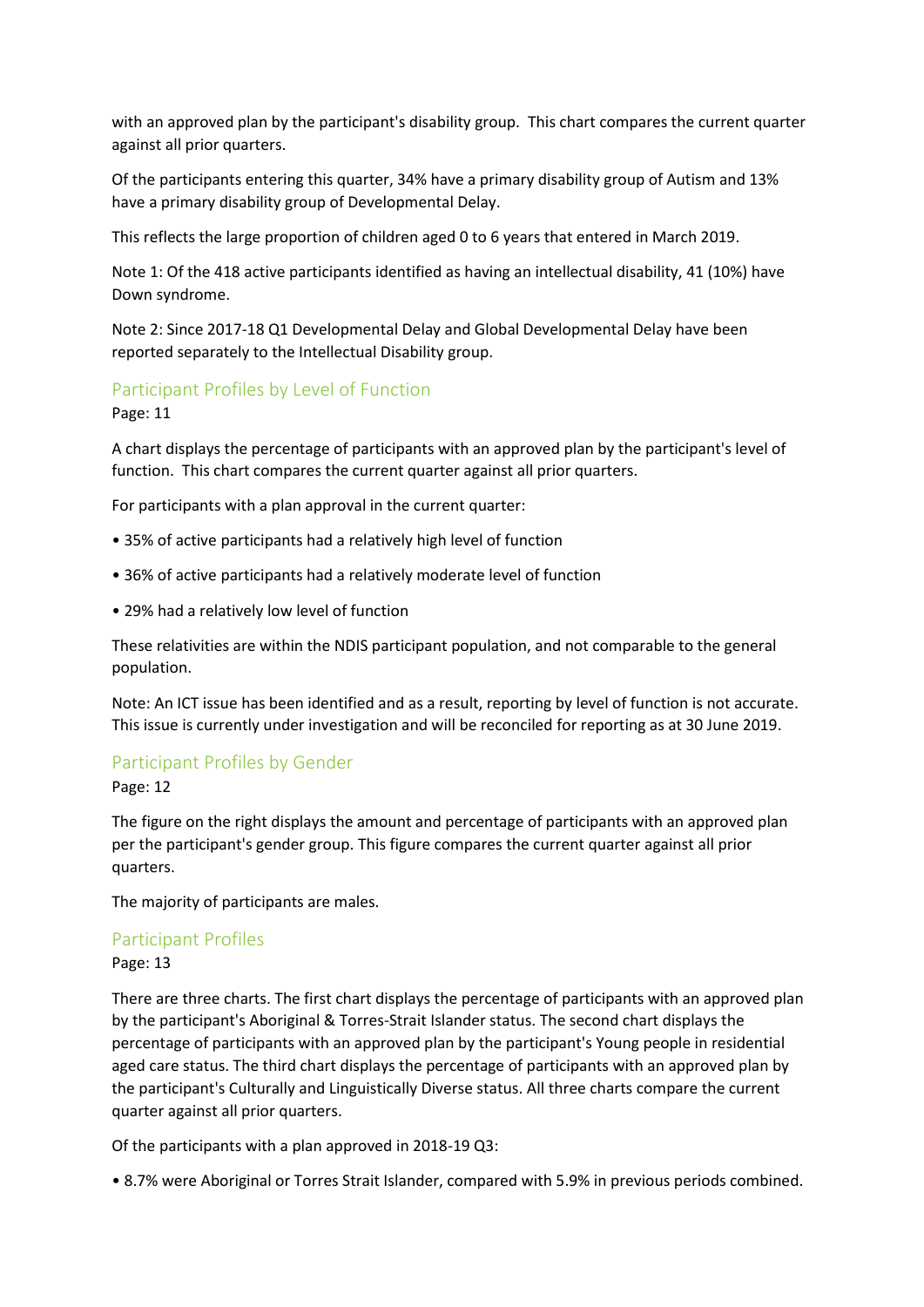• 1.8% were young people in residential aged care, compared with 2.1% in previous periods combined.

• 12.7% were culturally and linguistically diverse, compared with 9.2% in previous periods combined.

The following are the key statistics for the current quarter on Aboriginal & Torres-Strait Islander status.

368 Aboriginal and Torres Strait Islander

3623 Not Aboriginal and Torres Strait Islander

225 Not Stated

The following are the key statistics for the current quarter on Young people in residential aged care status.

75 Young people in residential aged care

4141 Young people not in residential aged care

The following are the key statistics for the current quarter on Culturally and Linguistically Diverse status.

534 Culturally and linguistically diverse

3682 Not culturally and linguistically diverse

0 Not stated

# Plan Management Support Coordination

Page: 14

Two charts display the proportion of support coordination and plan management for participants. These charts compare the current quarter against all prior quarters (transition only).

The proportion of participants electing to fully or partly self-manage their plan was higher in 2018-19 Q3 at 26%, compared with 23% in previous quarters combined.

38% of participants who have had a plan approved in 2018-19 Q3 have support coordination in their plan, compared to 34% in previous quarters combined.

## Plan Activation

Page: 15

Two charts display the proportion of the duration to activate plans. These charts compare participants with initial plans approved in 2018-19 Q1, against those with initial plans approved in prior quarters (transition only).

Plan activation refers to the amount of time between a participant's initial plan being approved, and the date the participant first receives support.

There has been a change in methodology used to calculate these results since the previous quarter. Duration to plan activation is now calculated as the time from a participant's initial plan approval to when the participant first uses plan supports (previously only the initial plan for each participant was considered). In-kind supports are now also included (previously excluded). As a result, a higher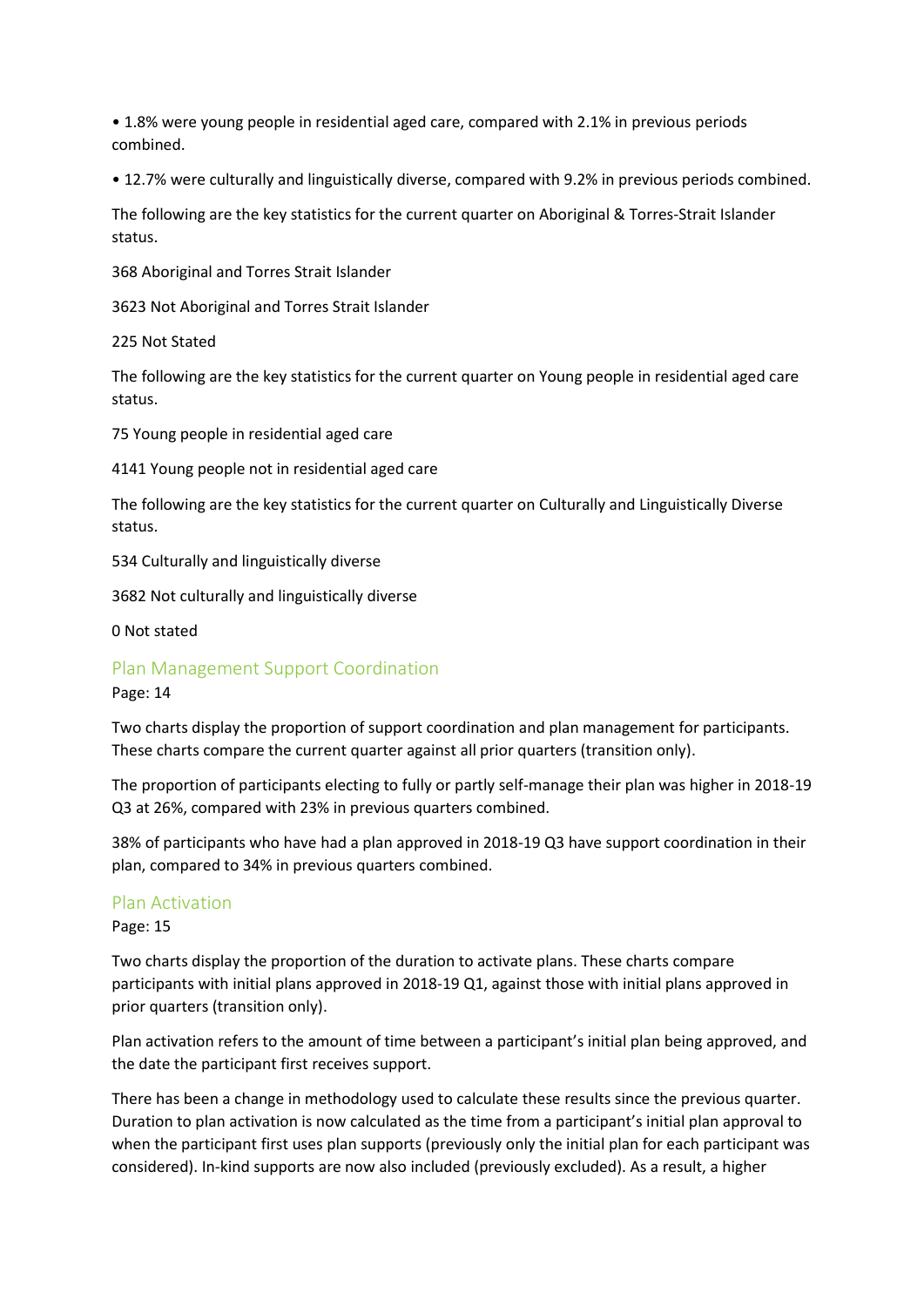proportion of participants are identified as activating their plans within 90 days, and a lower proportion have no payments.

The percentage of participants who activated plans within 90 days of initial plan approval was:

- 84% of participants entering in 2018-19 Q1
- 86% of participants entering in previous quarters combined

Plan activation figures are approximations based on payment data. As there is a lag between when the support is provided to a participant, and the payment being made, these statistics are a conservative estimate; it is likely plan activation is faster than presented.

Note: Participants with initial plans approved after the end of 2018-19 Q1 have been excluded from the charts. They are relatively new and it is too early to examine their durations to activation.

## Participant Outcomes

Page: 16

A chart displays selected key baseline indicators for participants.

This information on participant outcomes has been collected from 99% of participants who received their initial plan since 1 July 2016 (when they entered the scheme).

• 62% of participants aged 0 to before school are able to make friends outside of family/carers, compared to 62% of participants from school age to 14

• 52% of participants aged 0 to before school are engaged in age appropriate community, cultural or religious activities, compared to 31% - 35% for other age groups

• 56% of participants from school age to 14 attend school in a mainstream class, compared to 29% of participants aged 15 to 24

• 27% of participants aged 25 and over have a paid job, compared to 17% of participants aged 15 to 24

• 63% of participants aged 25 and over choose what they do every day, compared to 44% of participants aged 15 to 24

# Family/Carers Outcomes

Page: 17

A chart displays selected key baseline indicators for family and carers of participants.

The percentage of participants' families/carers when they entered the Scheme (baseline indicators):

- working in a paid job was highest for participants aged 15 to 24 (51%)
- able to advocate for their child/family member was highest for participants aged 0 to 14 (78%)
- who have friends and family they can see as often as they like was highest for participants aged 25 and over (47%)
- who feel in control selecting services was highest for participants aged 15 to 24 (37%)

• who support/plan for their family member through life stage transitions was highest for participants aged 0 to 14 (85%)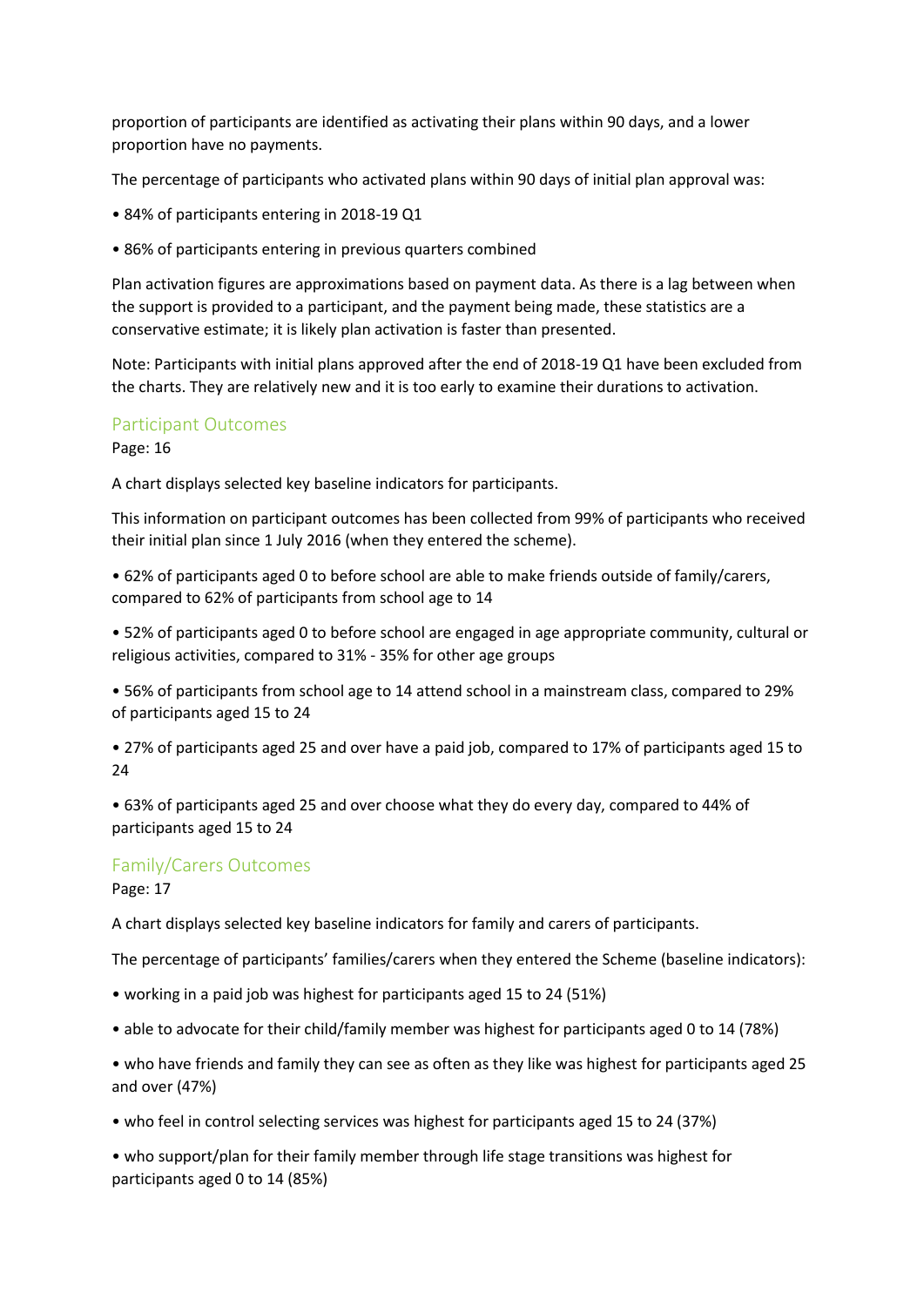# Has the NDIS helped? Participants

Page: 18

Charts display, from year 1 to year 2, the responses from participants to the question: 'Has the NDIS helped?' split into age categories and life domains.

This data reflects participants' perceptions on whether engagement with the NDIS has helped them.

The NDIA asked the question 'Has the NDIS helped?' to individuals who entered the Scheme between 1 July 2016 and 31 March 2017, after their first year participating in the Scheme and again at the end of their second year of the Scheme.

In general, participants' perceptions of whether the NDIS has helped improved from year one to year two, with the exception of the Work domain and Social community and civic participation for participants aged 0 to before school.

## Has the NDIS helped? Family/Carers

Page: 19

Charts display, from year 1 to year 2, the percentage of family and carers who thought the NDIS has helped in various domains.

This data reflects families and carers' perceptions on whether engagement with the NDIS has helped them.

The NDIA asked the question 'Has the NDIS helped?' to families and carers of individuals who entered the Scheme between 1 July 2016 and 31 March 2017, after their first year participating in the Scheme and again at the end of their second year of the Scheme.

Overall, family and carers' perceptions of whether the NDIS has helped was stable or improved from year one to year two.

# Participants in Work

Page: 20

A chart displays, from baseline to year 2, the percentage of participants in paid work by age group.

The NDIA is acutely aware of the benefits that employment brings to participants and tracks employment outcomes to see whether the NDIS has helped participants to find paid work.

Baseline measures on employment are collected as a participant enters the Scheme, after their first year and again at the end of their second year of the Scheme. This data relates to participants who entered the Scheme between 1 July 2016 and 31 March 2017.

The percentage of participants in paid work increased this quarter from 13% to 22% for those aged 15 to 24, but decreased from 26% baseline to 24% for those aged 25 and over. Overall, the percentage of participants in employment increased from 22% to 23%.

# Participants involved in communal and social activities

Page: 21

A chart displays, from baseline to year 2, the percentage of participants engaged in social activities in their community by age group.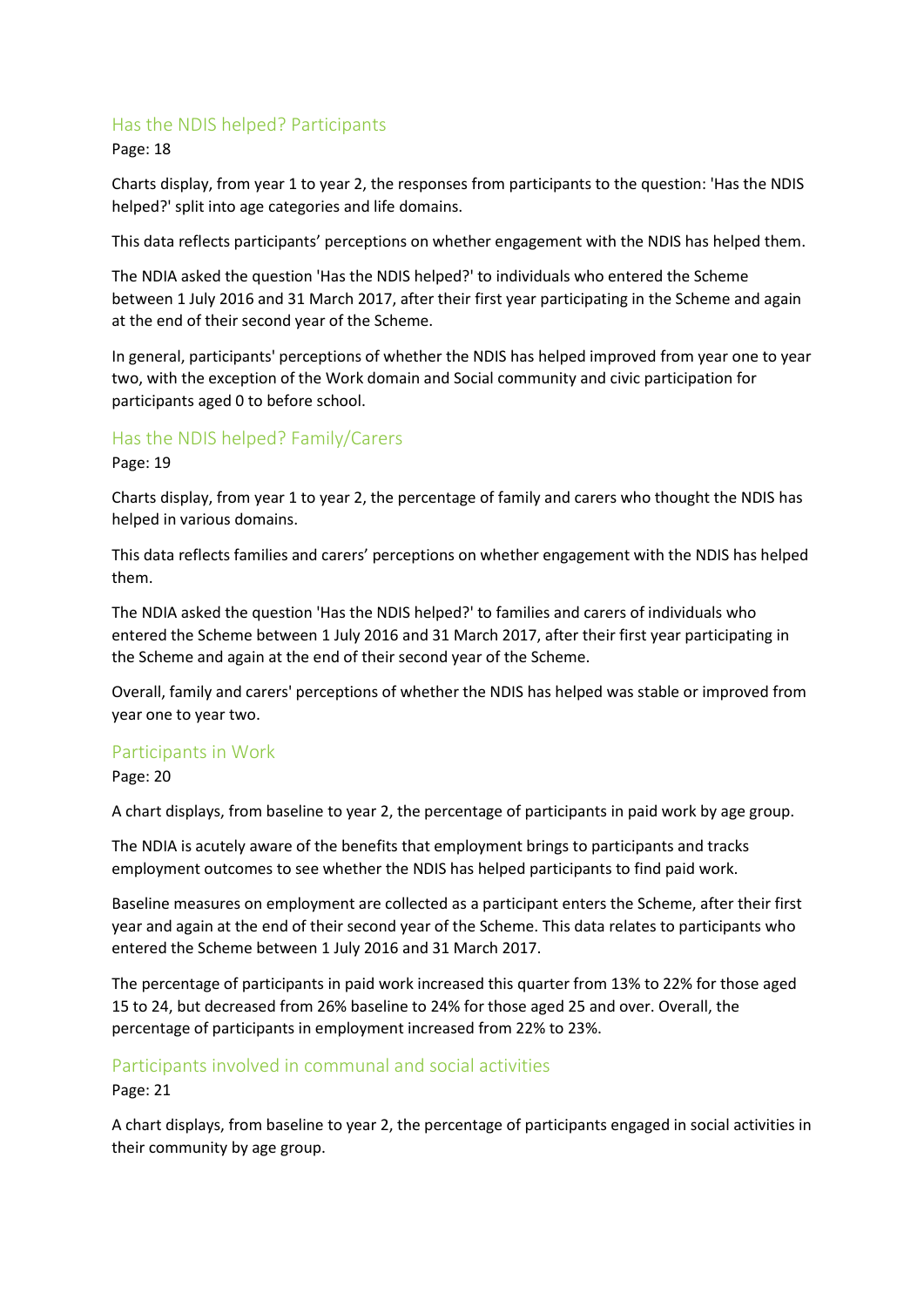The number of participants engaging in community and social activities is one of the key measures for ensuring quality experiences and outcomes for participants.

For participants who entered the Scheme between 1 July 2016 and 31 March 2017, levels of engagement in community and social activity are being tracked to see whether the NDIS has helped them to increase their participation.

Across all age groups, there was considerable increase in the percentage of participants engaged in community and social activities this quarter. The growth was most prevalent for the 15 to 24 age group, which saw an increase from 31% to 45%.

# Participant Satisfaction

Page: 22

A chart displays, by quarter, the proportion of participants describing satisfaction with the Agency's planning process as 'good' or 'very good'.

95% of participants rated their satisfaction with the Agency's planning process as either good or very good in the current quarter. This has increased since the last quarter with sufficient data.

A new participant satisfaction survey has been developed. Going forward it will better record the experience of NDIS participants, and their families and carers, at different stages of the participant pathway.

Participant satisfaction under the existing survey method continues to be high, but has fluctuated at around or below the trial site level.

# PART 2: Committed Supports and Payments

Page: 23

Both committed and paid supports to participants are increasing in line with the growing scheme.

Of the \$11.1 billion that has been committed in participant plans, \$7.6 billion has been paid to date.

### Summary

Page: 24

This section presents information on the amount committed in plans and payments to service providers and participants.

The following are the key statistics on Committed Supports and Payments:

\$6.7 billion of committed supports in respect of prior financial years including trial

\$4.4 billion of supports in respect of 2018-19 to date

Summary of payments for supports provided by financial year since the NDIS trial was launched in 2013-14:

2013-14: \$37.4m 2014-15: \$141.3m 2015-16: \$257.4m

2016-17: \$1,215.1m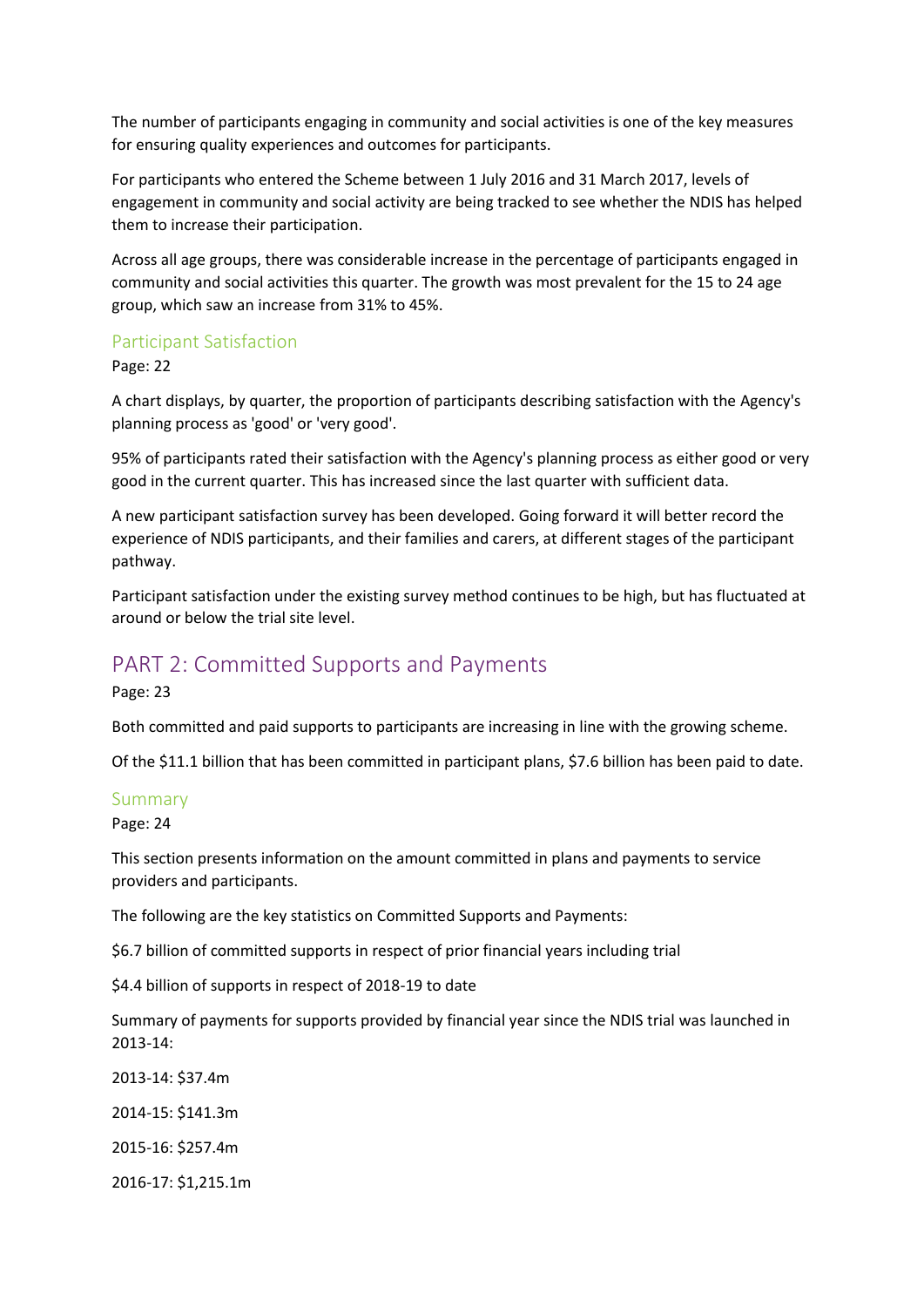2017-18: \$3,082.4m

2018-19: \$2,903.6m to date.

Percentage of committed supports utilisation by financial year:

2013-14: 74%

2014-15: 77%

2015-16: 74%

2016-17: 68%

2017-18: 72%

Utilisation of committed supports in 2018-19 is still emerging.

### Committed Supports and Payments

Page: 25

A table and a graph show the comparison between the total committed supports and paid support for each year since scheme inception.

This data shows the committed supports by the year they are expected to be provided, in comparison to the committed supports that have been paid.

Of the \$11.1 billion that has been committed in participant plans, \$7.6 billion has been paid to date.

Summary of committed supports paid in financial years since the NDIS trial launched:

2013-14: \$37.4m

2014-15: \$141.3m

2015-16: \$257.4m

2016-17: \$1,215.1m

2017-18: \$3,082.4m

2018-19 to date: \$2,903.6m

Committed Supports by Cost Band Page: 26

Two charts (including and excluding SIL) show the comparison of the distribution of average annualised committed supports by cost band for the current and previous quarter.

This quarter, the distribution of average annualised committed supports has remained consistent with prior quarters. This is the case whether Supported Independent Living (SIL) supports are included or excluded in the figures.

### Committed Supports by Age Band

Page: 27

A graph shows the comparison between the average annualised committed supports by age band for the current and previous quarter.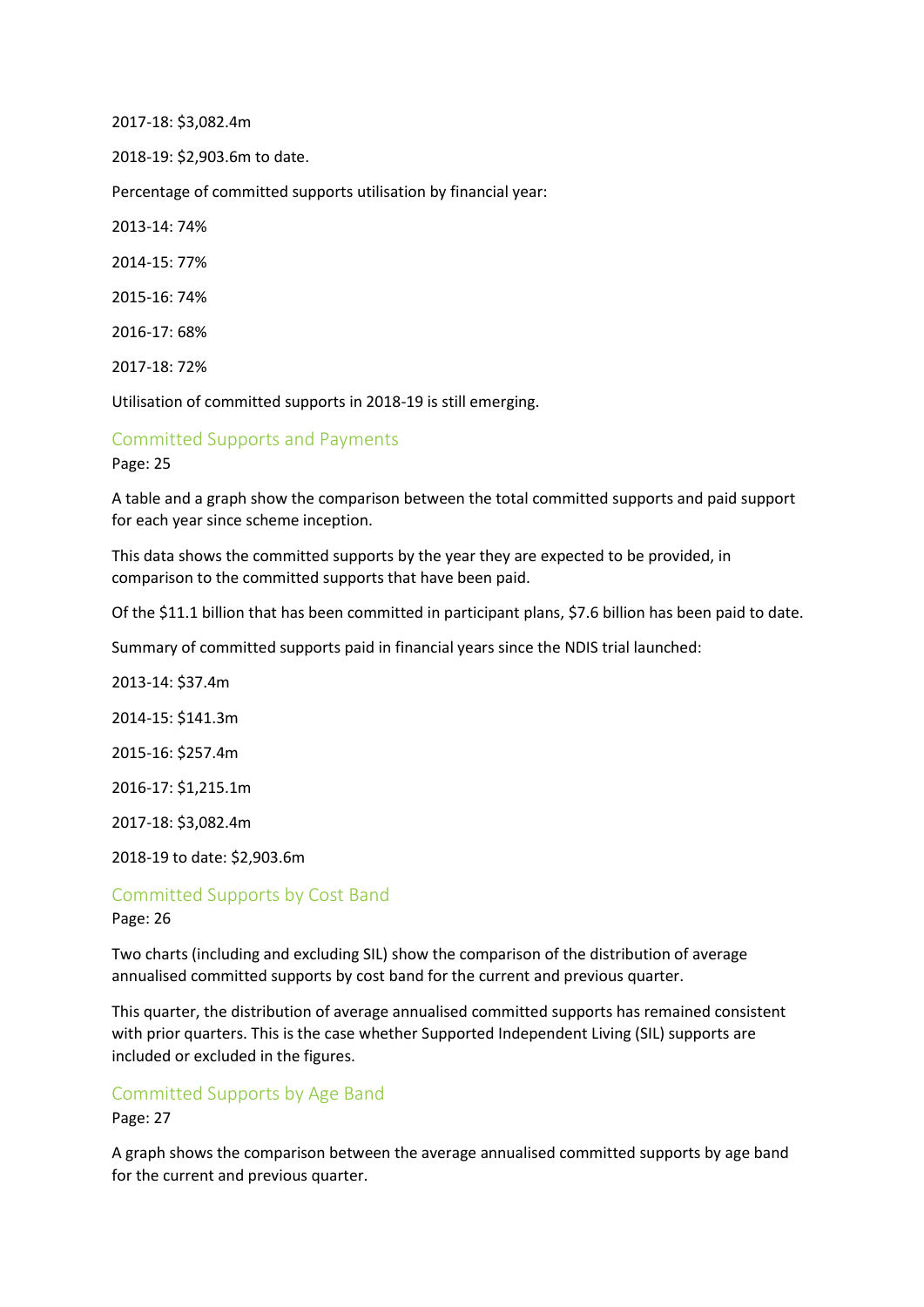This quarter, the average annualised committed supports have remained consistent with prior quarters, increasing steeply between participants 0-6 through to age 25, stabilising at age 55 and reducing in participants of older years.

Note: The age eligibility requirements for the NDIS are based on the age as at the access request date. Participants with their initial plan approved aged 65+ have turned 65 since their access request was received.

### Committed Supports by Disability Group

#### Page: 28

A graph shows the comparison between the average annualised committed supports by primary disability group for the current and previous quarter.

The highest average annualised committed supports are for participants with Spinal Cord Injury, Cerebral Palsy and Acquired Brain Injury.

### Committed Supports by Level of Function

#### Page: 29

A graph shows the comparison between the average annualised committed supports by level of function for the current and previous quarter.

The average annualised committed supports generally increase among participants with higher needs.

Note 1: High, medium and low function is relative within the NDIS population and not comparable to the general population.

Note 2: An ICT issue has been identified and as a result, reporting by level of function is not accurate. This issue is currently under investigation and will be reconciled for reporting as at 30 June 2019.

## Utilisation of Committed Supports

Page: 30

A graph shows the comparison between the utilisation of committed supports by the year that the support was expected to be provided.

This data demonstrates the utilisation of committed supports by the year they were expected to be provided at 31 December 2018 and 31 March 2019.

As there is a lag between when support is provided and when it is paid, the utilisation in 2018-19 will increase.

Experience shows that participants utilise less of their first plan, compared with their second and subsequent plans, as it takes time to familiarise with the NDIS and decide which supports to use.

There were a large number of participants who received their first plan in 2016-17 and 2017-18 which largely explains why utilisation rates are lower in these periods.

Experience for 2018-19 is still emerging.

# PART 3: Providers and Markets

Page: 31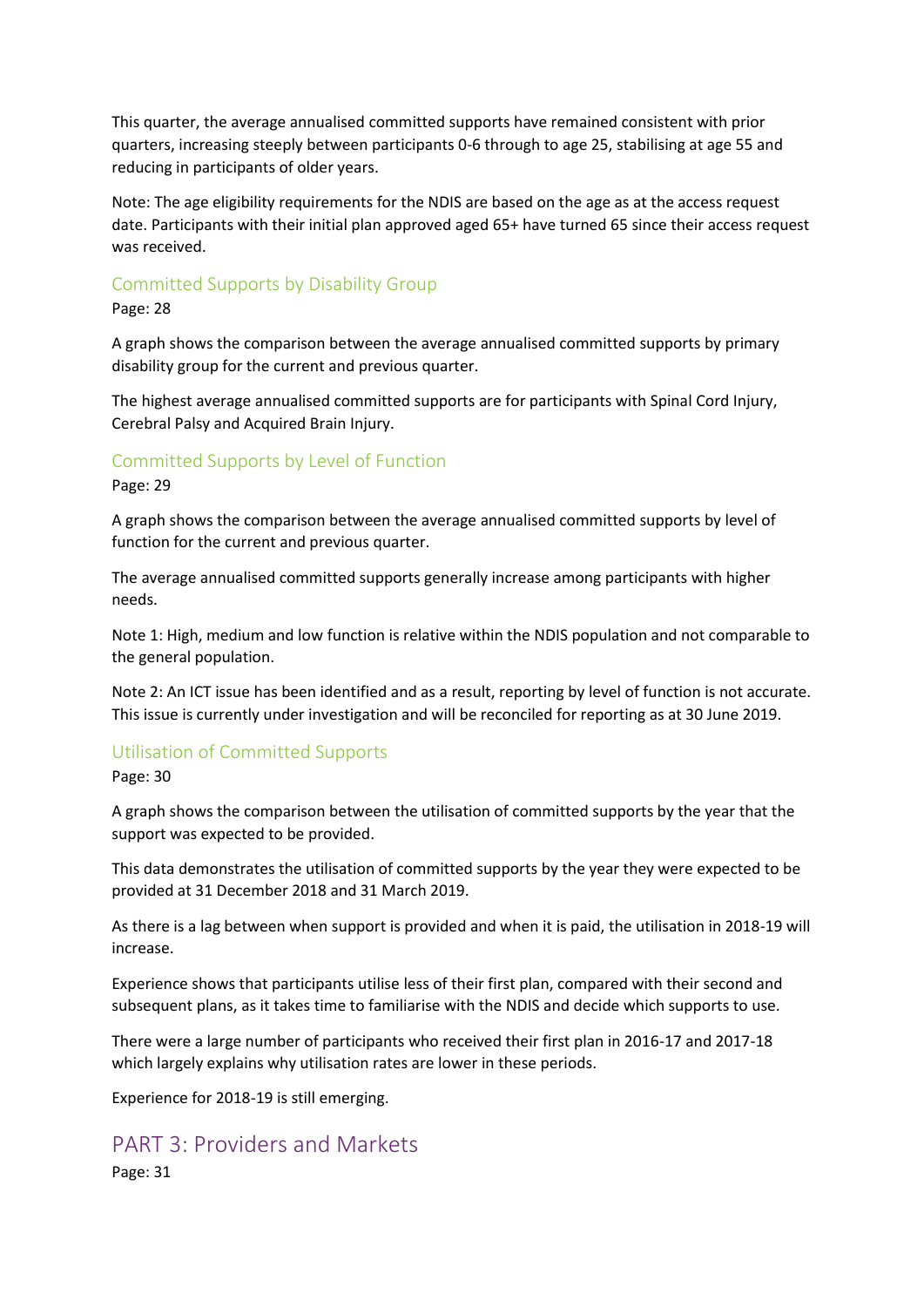The new NDIS Quality and Safeguards Commission (NQSC) commenced to regulate quality and safeguarding of NDIS supports and services. The NQSC has been active in New South Wales and South Australia from 1 July 2018, and will be in other jurisdictions starting from 1 July 2019.

Providers are required to renew their registration with the NQSC prior to a specified renewal date to avoid having their registration lapse. During 2018-19 Q3, the number of providers that had their registration with the Commission lapse was larger than the number of additional approved providers over the quarter and thus, the number of approved providers has decreased to 8,716.

61% of approved providers were active at 31 March 2019, and 39% were yet to have evidence of activity.

### Summary

### Page: 32

This section contains information on registered service providers and the market, with key provider and market indicators presented.

### Provider registration

•To provide supports to NDIS participants, a service provider is required to register and be approved by the NDIA in all States/Territories other than New South Wales and South Australia.

•Since 1 July 2018, providers in New South Wales and South Australia register with the NQSC by submitting a registration request, indicating the types of support they are accredited to provide.

How providers interact with participants

•NDIS participants have the flexibility to choose the providers who support them.

•Providers are paid for disability supports and services provided to the participants.

The following are the key statistics:

8,716 approved providers, 61% of which were active in New South Wales at 31 march 2019

85-95% of payments made by the NDIA are received by 25% of providers

44% of service providers are individuals/sole traders

Therapeutic supports has the highest number of approved service providers, followed by household tasks and assistance with travel/transport arrangements

The new NDIS Quality and Safeguards Commission (NQSC) commenced to regulate quality and safeguarding of NDIS supports and services. The NQSC has been active in New South Wales and South Australia from 1 July 2018, and will be in other jurisdictions starting from 1 July 2019.

## Providers over time

Page: 33

A chart displays the cumulative number of approved service providers since June 2016 by the type of provider, individual/sole trader or company/organization.

As at 31 March 2019, there were 8,716 registered service providers, of which 3,828 were individual/sole trader operated businesses and 4,888 were companies or organisations.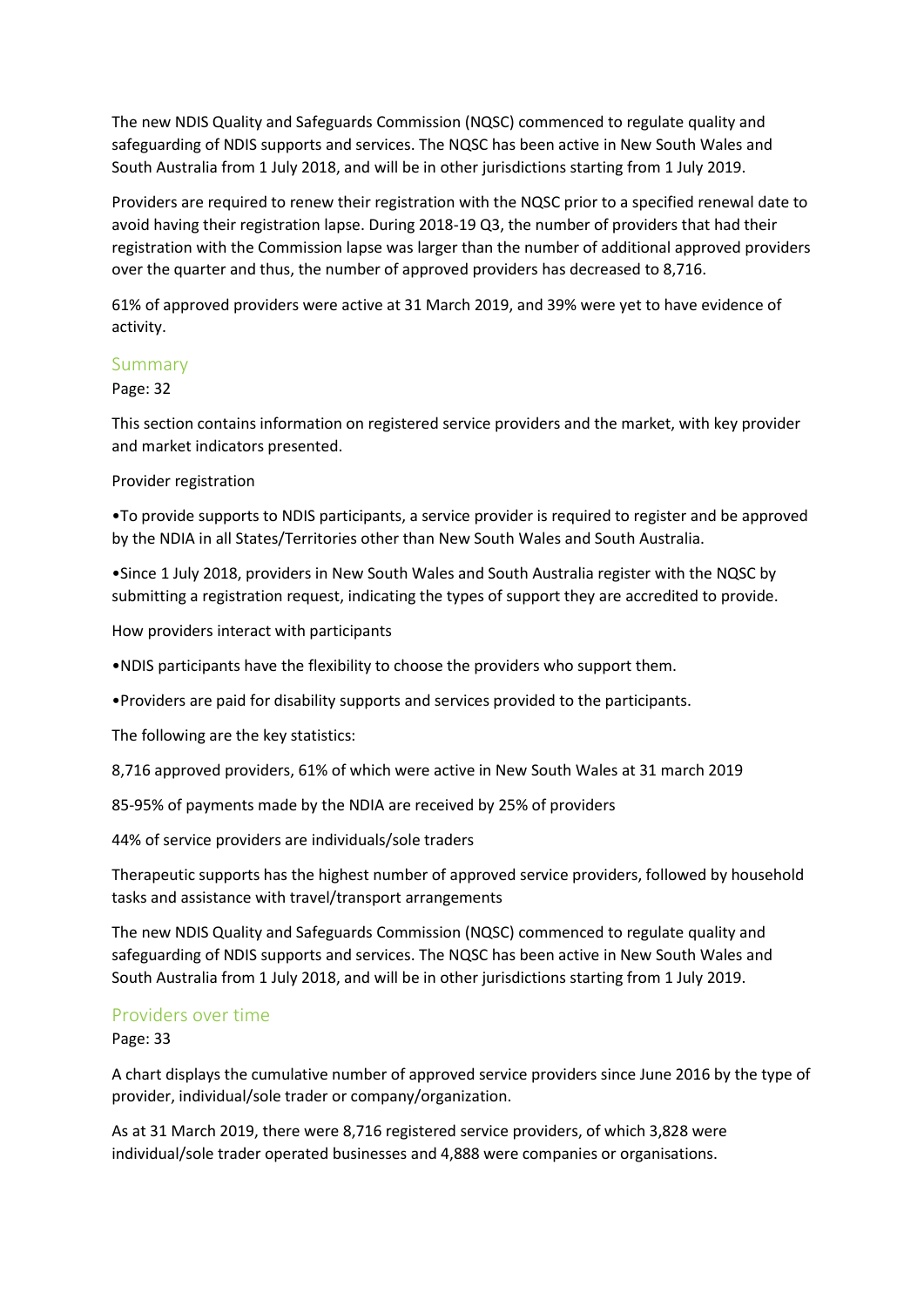44% of approved service providers are individuals/sole traders.

The number of approved service providers decreased slightly from 8,924 to 8,716 in the quarter.

1.62 average providers per participant

Providers are required to renew their registration with the NQSC prior to a specified renewal date to avoid having their registration lapse. During 2018-19 Q3, the number of providers that had their registration with the Commission lapse was larger than the number of additional approved providers over the quarter and thus, the number of approved providers has decreased to 8,716.

# Proportion of Active Providers

Page: 34

The figure displays the proportion of active and not yet active providers.

As at 31 March 2019, 61% of providers were active and 39% were inactive.

Of the total providers, 911 began delivering new supports in the quarter.

## Approved Registration groups

Page: 35

A chart displays the approved providers by the changes in registration group and percentage over the quarter.

The number of approved providers has remained steady or increased slightly for most registration groups over March 2019.

The registration groups with the largest numbers of approved providers have as a whole remained steady:

- Therapeutic Supports: from 4,096 to 4,177 (2% increase)
- Household Tasks: from 2,402 to 2,442 (2% increase)
- Assistance with travel/transport arrangements: from 1,710 to 1,733 (1% increase)
- Assistance products for personal care and safety: from 1,351 to 1,375 (2% increase)
- Early Intervention supports for early childhood: from 1,301 to 1,344 (3% increase)

### Active Registration groups

Page: 36

A chart displays the active providers by the changes in registration group and percentage over the quarter.

The number of active providers in each registration group has increased for most registration groups over the quarter.

The registration groups with the largest numbers of active providers continue to grow:

- Therapeutic Supports: from 2,667 to 2,763 (4% increase)
- Household tasks: from 1,219 to 1,268 (4% increase)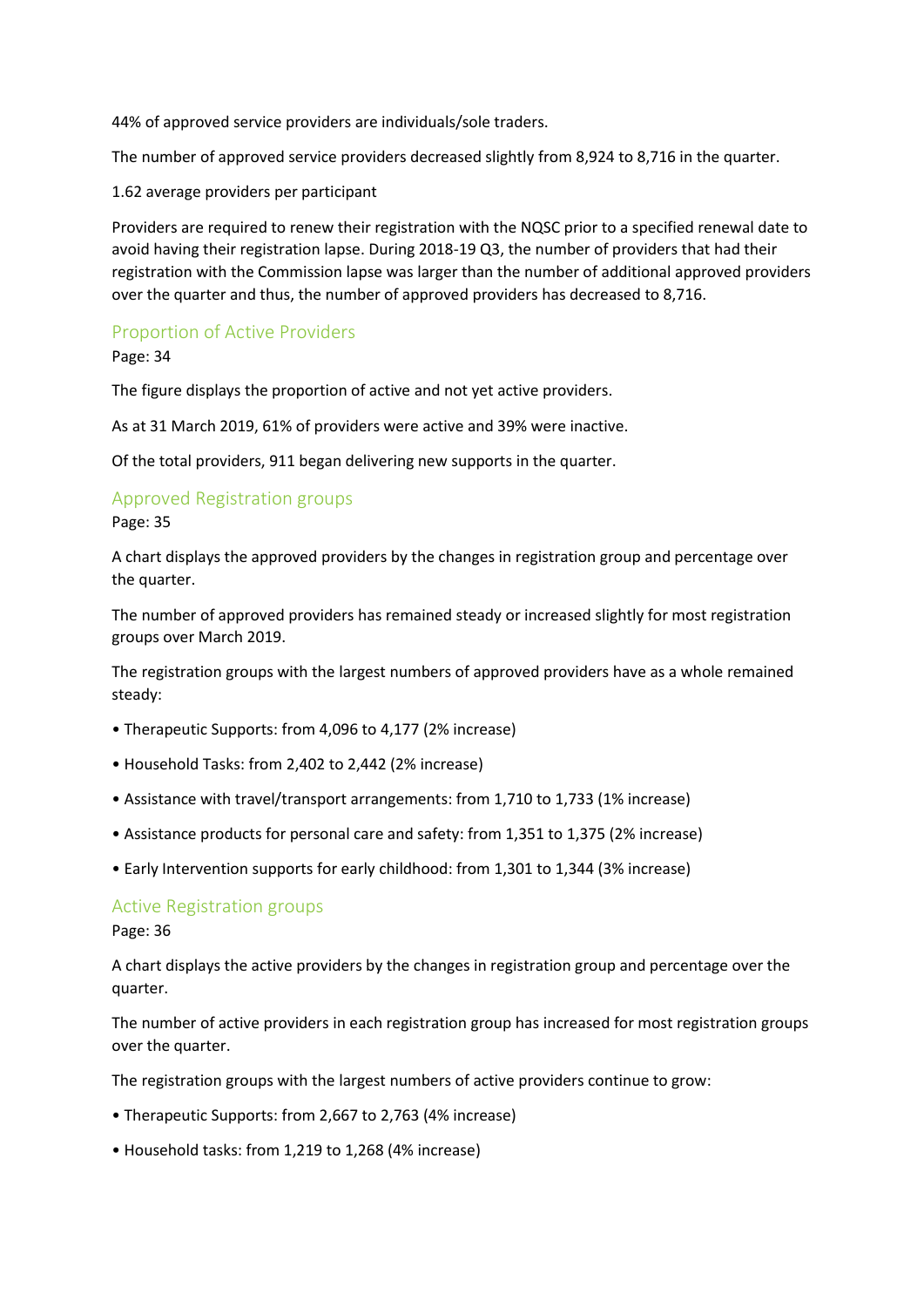- Participation in community, social and civic activities: from 716 to 741 (3% increase)
- Early Intervention supports for early childhood: from 634 to 657 (4% increase)
- Daily Personal Activities: from 623 to 653 (5% increase)

# Market share of top providers

Page: 37

An object displays the market share of the top 25% of providers by registration group.

25% of service providers received 85-95% of the dollars paid for major registration groups.

The following are the key statistics for the market share of the top 25% of providers by registration category:

87% Daily personal activities

90% Early intervention supports for early childhood

85% Participation in community, social and civic activities

89% Therapeutic supports

91% Assistance with daily life tasks in a group or shared living arrangement

# PART 4: Information, Linkages and Capacity Building

Page: 38

Information, Linkages and Capacity Building was covered in the national version of the COAG Quarterly Performance Report.

# PART 5: Mainstream Interface

Page: 39

The proportion of participants entering in the current quarter and accessing mainstream services is slightly higher compared to prior quarters.

## Mainstream Interface

Page: 40

An object displays the comparison of the percentage of participants accessing mainstream supports. The object compares the current quarter against all prior quarters (transition only).

Of the total number of active participants with a plan approved in 2018-19 Q3, 95% access mainstream services, an increase from prior quarters. Participants are accessing mainstream services predominantly for health and wellbeing, lifelong learning and daily activities.

The following are the key statistics:

93% of active participants with a plan approved in prior quarters (transition only) access mainstream supports, across the following domains:

- Health and wellbeing (52%)
- Lifelong learning (11%)